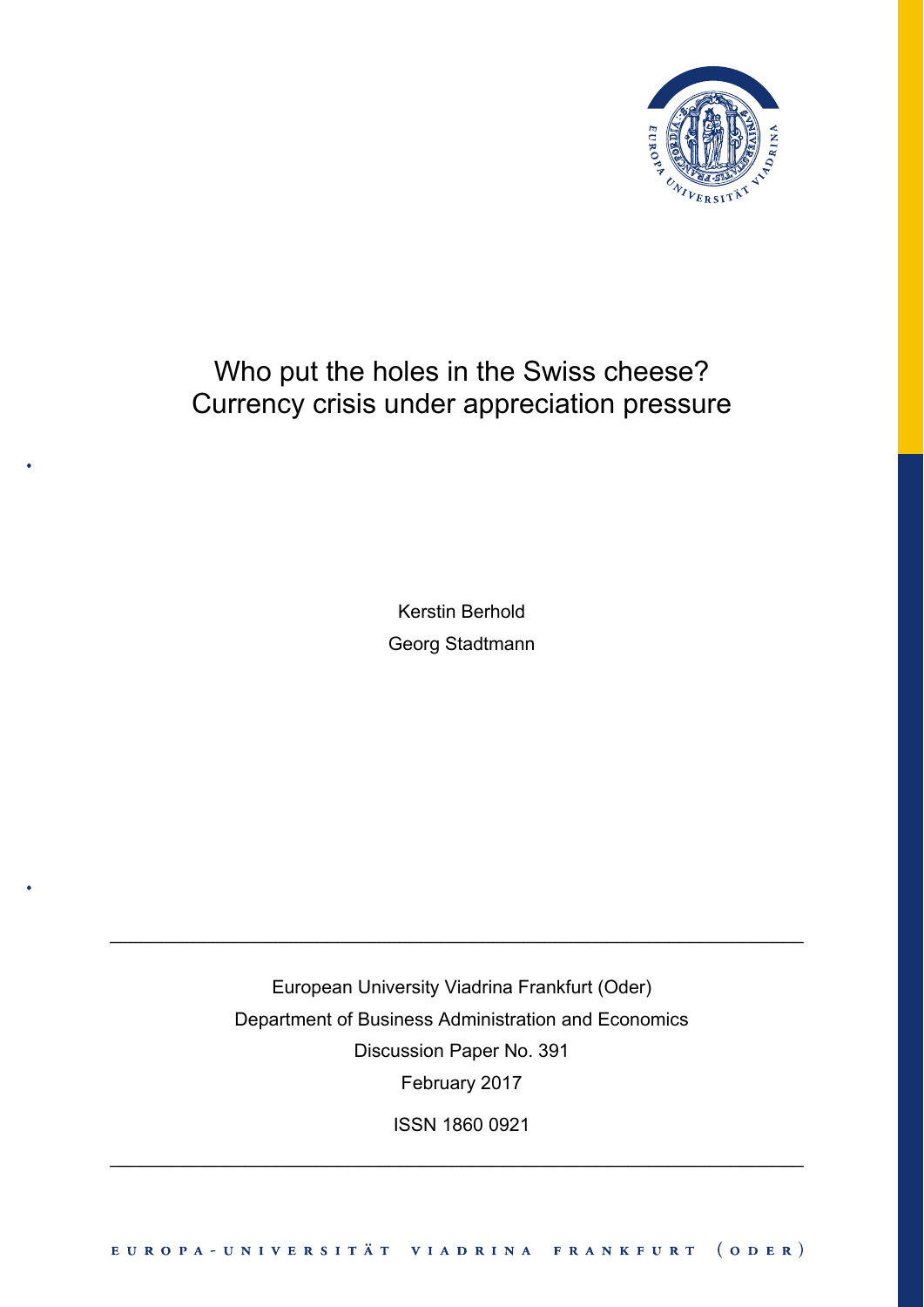## Who put the holes in the Swiss cheese? Currency crisis under appreciation pressure

Kristin Berhold<sup>∗</sup> , Georg Stadtmann†

February 2017

#### **Abstract**

We examine the reasons why the SNB gave up the lower floor of the 1.20 CHF/EUR exchange rate arrangement. Three types of shocks played a role: Exogenous shocks to the autonomous component of money demand, interest rate decreases of the ECB, as well as appreciation expectations. In order to defend these shocks the SNB intervened heavily in the foreign exchange market. This led to an accumulation of reserves of central bank's balance sheet of the size of 80 % of Swiss GDP. Interestingly, the SNB did not lower the interest rate into the negative range during the time period where the peg was in place. Hence, the SNB did not defend the peg *"whatever it takes"*.

Keywords: Foreign exchange market, Swiss crisis, UIP, Currency crisis

JEL Classification: E52, E58, E42

<sup>∗</sup>University of Applied Sciences Erfurt, Faculty of Business and Economics, Altonaer Straße 25, 99085 Erfurt, E-mail: kristin.berthold@fh-erfurt.de

<sup>†</sup>European University Viadrina, Faculty of Business and Economics, Chair of Macroeconomics, Große Scharrnstrasse 59, 15230 Frankfurt (Oder), Germany, E-mail: stadtmann@europa-uni.de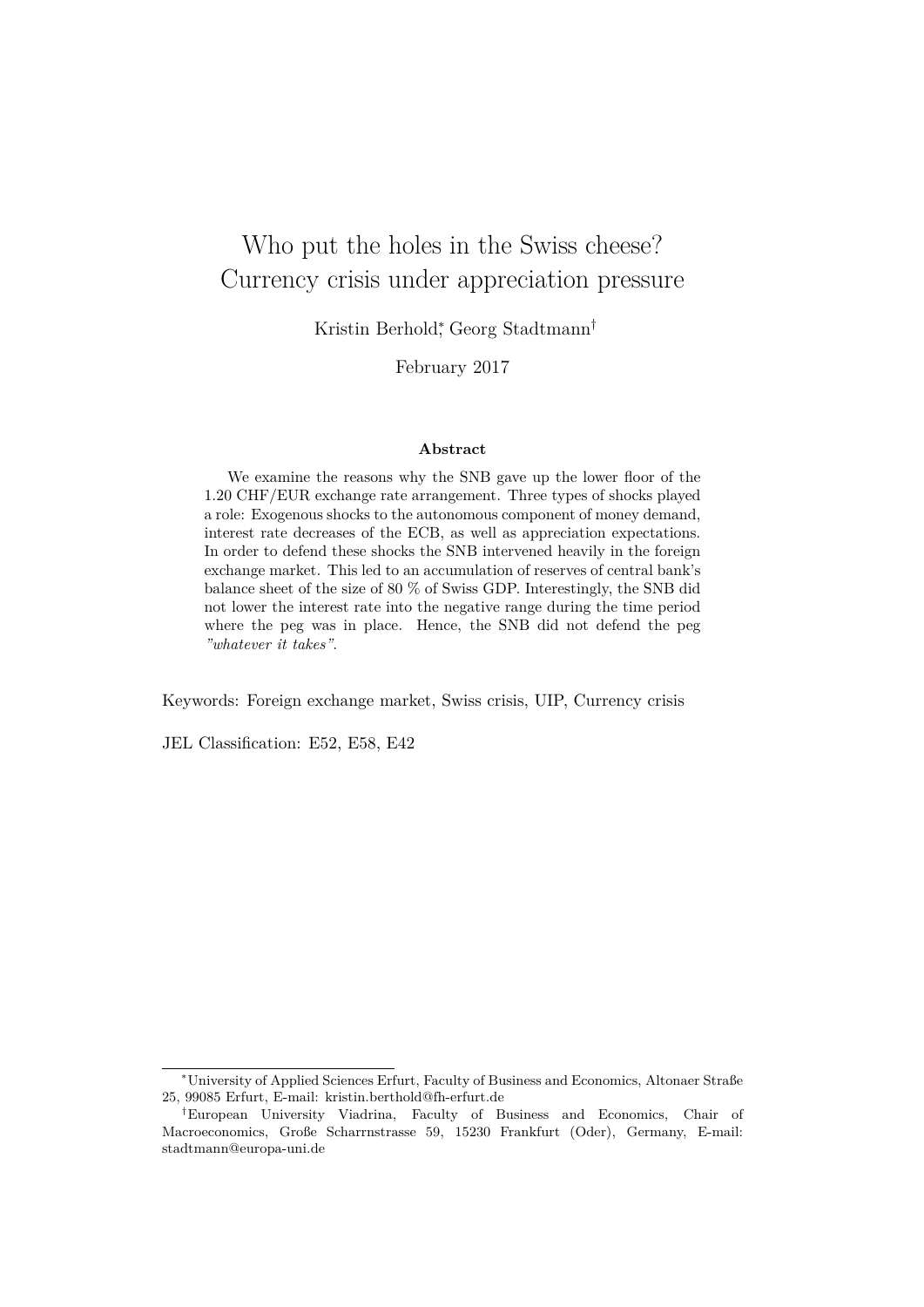## Who put the holes in the Swiss cheese? Currency crisis under appreciation pressure

February 2017

#### **Abstract**

We examine the reasons why the SNB gave up the lower floor of the 1.20 CHF/EUR exchange rate arrangement. Three types of shocks played a role: Exogenous shocks to the autonomous component of money demand, interest rate decreases of the ECB, as well as appreciation expectations. In order to defend these shocks the SNB intervened heavily in the foreign exchange market. This led to an accumulation of reserves of central bank's balance sheet of the size of 80 % of Swiss GDP. Interestingly, the SNB did not lower the interest rate into the negative range during the time period where the peg was in place. Hence, the SNB did not defend the peg *"whatever it takes"*.

Keywords: Foreign exchange market, Swiss crisis, UIP, Currency crisis

JEL Classification: E52, E58, E42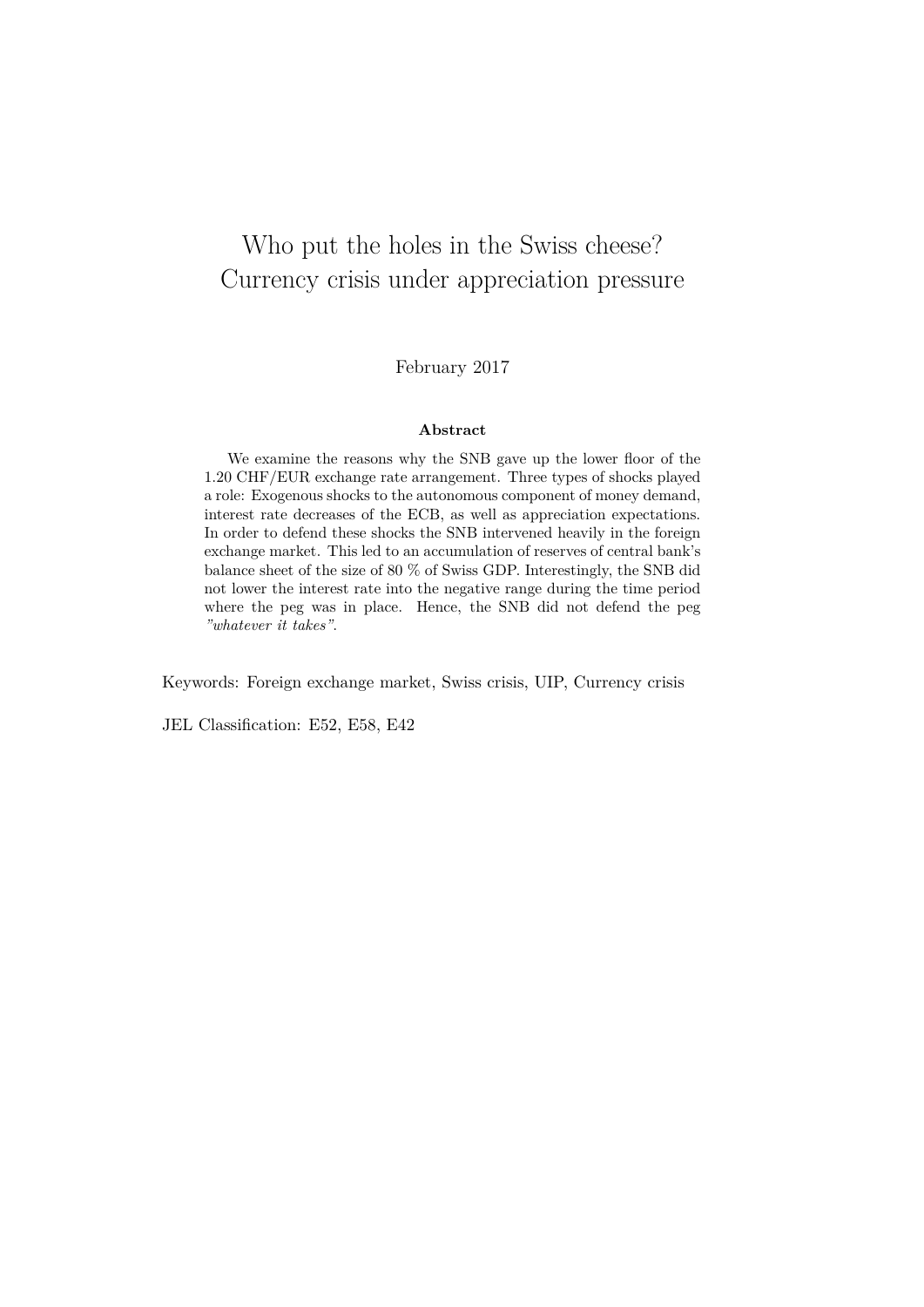## **1 Introduction**

In the aftermath of the financial crisis, many investors were looking for a *safe haven*. [1](#page-3-0) For Switzerland, this led to increased capital imports and thus to a permanent appreciation pressure for the Swiss franc (CHF). In order to counteract this strong appreciation trend, the Swiss National Bank (SNB) introduced in September 2011 a minimum floor at the level of 1.20 CHF/EUR (SNB 2011). One important characteristic is that the peg<sup>[2](#page-3-1)</sup> was a *unilateral* peg. As a consequence, the ECB was not obliged to support it. The whole pressure lied on the shoulders of the SNB. However, in January 2015, the SNB suddenly stopped to defend this peg and switched to a more flexible exchange rate system (SNB 2015). This raises the question of why did the SNB suddenly switch to a floating exchange rate?

Most currency crisis models are designed to explain currency crises of economies which get under devaluation pressures.<sup>[3](#page-3-2)</sup> For example, in a recently published literature review, Glick/Hutchison (2011, p. 2) come up with the following definition: *"A currency crisis may be defined as a speculative attack on the foreign exchange value of a currency that either results in a sharp depreciation or forces the authorities to defend the currency by selling foreign exchange reserves or raising domestic interest rates."* In contrast, not too many models focus on economies which get under appreciation pressure, like the Swiss case.[4](#page-3-3) One reason might be that it seems to be easier to defend a peg against appreciation compared to depreciation pressures.

An economy which gets under depreciation pressure has to defend the peg by selling foreign reserves to support the domestic currency. When the central bank runs out of reserves, it has to switch to a floating exchange rate regime

<span id="page-3-0"></span><sup>1</sup> Baltensperger/Kugler (2016) emphasize the historical origins of the *"safe haven"* status of the Swiss franc.

<span id="page-3-1"></span><sup>&</sup>lt;sup>2</sup> The SNB implemented a lower floor for the Swiss Franc at the level of 1.20 CHF/EUR. For simplicity, we will use the labels *"lower floor"* and *"peg"* as synonyms.

<span id="page-3-2"></span><sup>&</sup>lt;sup>3</sup> There have been three different models of generation in order to understand why a currency crisis happens: The first generation, is based on Krugman's model, which explains a sudden speculation on fixed exchange rate system, as a reason for the currency crisis (Krugman 1979). The second generation model, is based on Obstfeld, where by one essential characteristic is that multiple equilibria are possible, but self-fulfilling prophecies lead to attack the peg (Obstfeld 1986). The third generation model provides unfounded exchange rate expectations as a reason for the currency crisis. Furthermore, it shows how problems in the banking and financial system interact with currency crisis (McKinnon/Pill 1996), (Corsetti/Pesenti/Roubini 1999). Further descriptions are provided by: Gärtner/Lutz (2009), Jeanne (2000), Copeland (2014).

<span id="page-3-3"></span><sup>&</sup>lt;sup>4</sup> One exemption is the recently published study of Amador et al. (2016). They use the label *'Reverse Speculative Attacks'* for currency crises in form of appreciation pressures.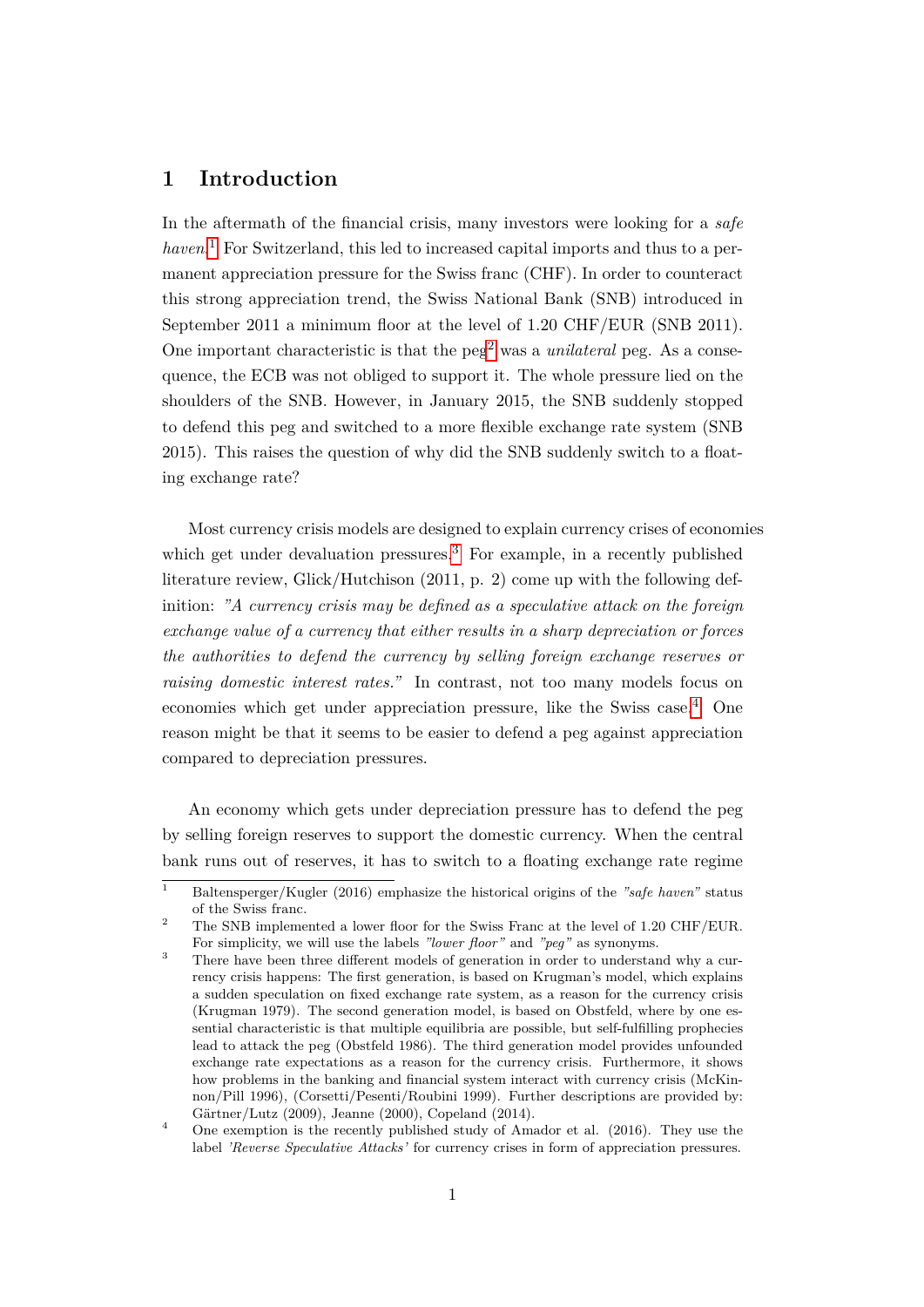or at least implement a realignment. Furthermore, the peg can be defended by increasing the domestic interest rate which creates a negative stimulus for the real economy.

In contrast, a country which gets under appreciation pressure would accumulate additional foreign reserves and could lower the interest rate vis-a-vis the foreign interest rate. On the first view, this situation seems to be very sustainable.

In this paper, we use a macroeconomic model to highlight some reasons which could lead to a switch from a fixed to a floating exchange rate system in case of a country that is under appreciation pressure. The paper is structured as follows: Section 2 contains a theoretical model. Section 3 includes descriptive statistics and interpretations for the Swiss case. Section 4 concludes.

## **2 Theoretical analysis**

The aim of this chapter is to present a theoretical model for the Swiss case. In a first step we outline the basic structure of the model. Afterwards, we analyze three different exogenous shocks which might caused to the currency crisis.

#### **2.1 Structure of the model**

We use a simple static model of an open economy (Switzerland) which operates at the capacity constraint. The large foreign economy represents the Eurozone (Gärtner 2009, pp. 171). Equation [\(1\)](#page-4-0) symbolizes the goods market equilibrium condition:

<span id="page-4-0"></span>
$$
\bar{y} = \delta(e + p^* - p) + \gamma \bar{y} + g \tag{1}
$$

where the variable *e* symbolizes the natural log of the nominal exchange rate as the price for 1 EUR and  $(e + p^* - p)$  represents the natural log of the real exchange rate.

The money market equilibrium condition is given by:

<span id="page-4-1"></span>
$$
ln(H+F) - p = d_0 + \phi \bar{y} - \lambda R \tag{2}
$$

Since Switzerland has implemented a fixed exchange rate system, money supply consists out of a home  $(H)$  and foreign  $(F)$  component. Hence,  $m =$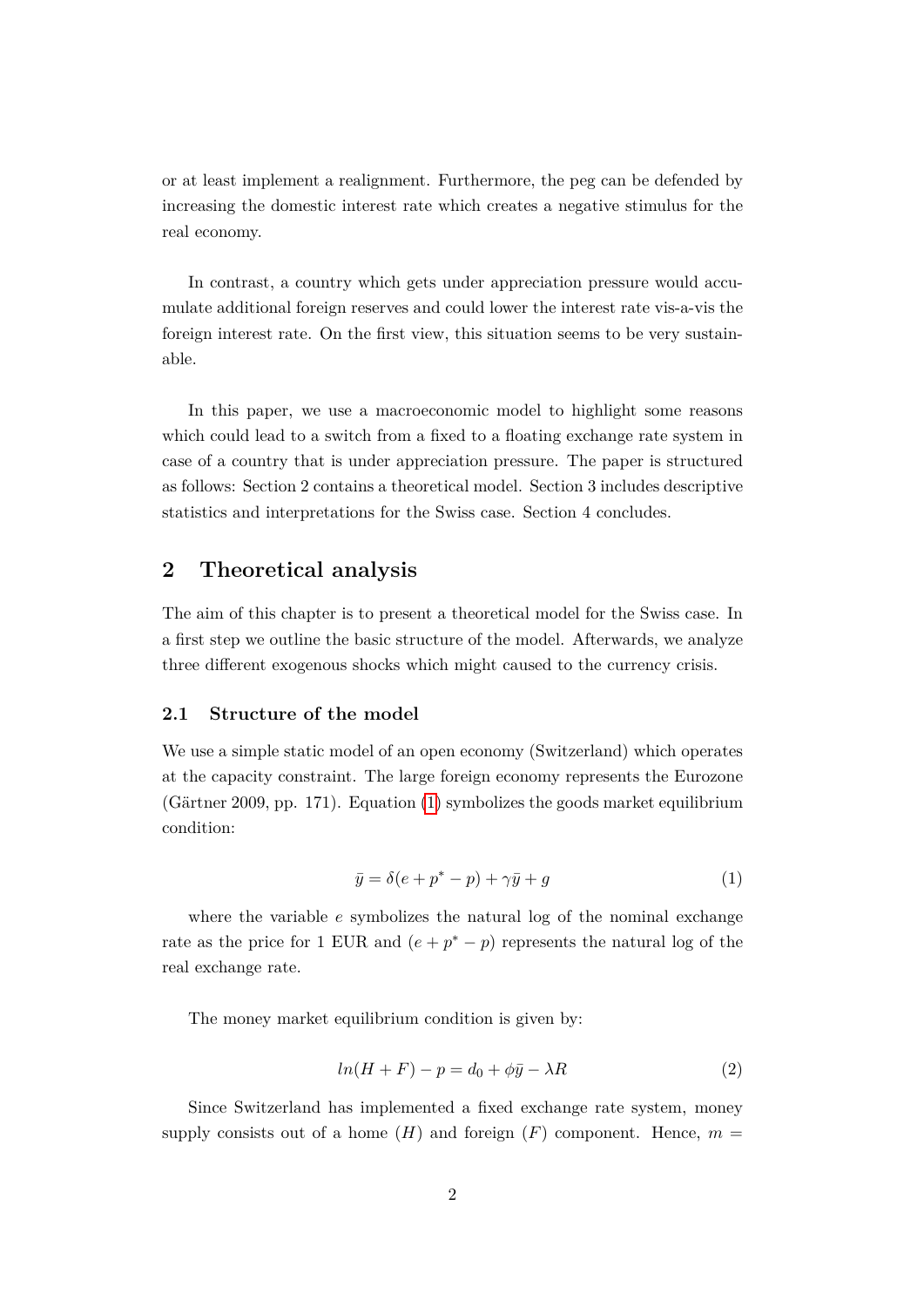$ln(H + F)$ . The variable  $d_0$  represents an autonomous component of money demand.

The equilibrium condition for the international capital market is given by the usual uncovered interest rate parity condition (UIP):

<span id="page-5-0"></span>
$$
R = R^* + E(\dot{e})\tag{3}
$$

All Greek letters symbolizes positive parameters. In addition, all variables except interest rates are in natural logs. The endogenous variables of a fixed exchange rate system are the domestic price level (*p*), the foreign component of money supply  $(F)$ , as well as domestic interest rate  $(R)$ .

By substituting [\(3\)](#page-5-0) into [\(2\)](#page-4-1) we can derive the equilibrium condition for the financial markets:

$$
ln(H+F) - p = \phi\bar{y} - \lambda(R^* + E(\dot{e}))
$$
\n(4)

The slope of the IS-curve in a price–exchange rate–diagram is positive  $(de/dp = +1)$ . The LM-curve is derived in a price–money supply–diagram and also has a positive slope  $(dp/dm = +1)$ . In Figure [1,](#page-17-0) the initial equilibrium is characterized by the combination  $(m_0 = ln(H_0 + F_0))$ ,  $p_0$  and  $e_0$ ).

– Insert Figure [1](#page-17-0) about here –

#### **2.2 Exogenous Shocks**

#### **2.2.1 Decrease of the foreign interest rate**

During the time period where the lower floor was in place [09*/*2011 − 01*/*2015], the ECB reduced its key interest rate several times. For example, on September the  $4^{th}$ , 2014 the ECB cut its key interest rate from 0.15 % to 0.05 %, so that the level of almost zero was reached (Deutsche Bundesbank 2017). As a consequence, we analyze this exogenous shock in the model outlined above.

A reduction of the foreign interest rate  $(R^* \downarrow)$  causes a shift of the LM-curve downwards. In a floating exchange rate system, the domestic currency would appreciate to the level  $e_1$  and the goods prices would decrease to  $p_1$  (see Figure [1\)](#page-17-0). However, in a fixed exchange rate system, the central bank intervenes in the foreign exchange market in order to prevent the domestic currency from appreciating. The Swiss central bank has to purchase EUR denominated assets, thus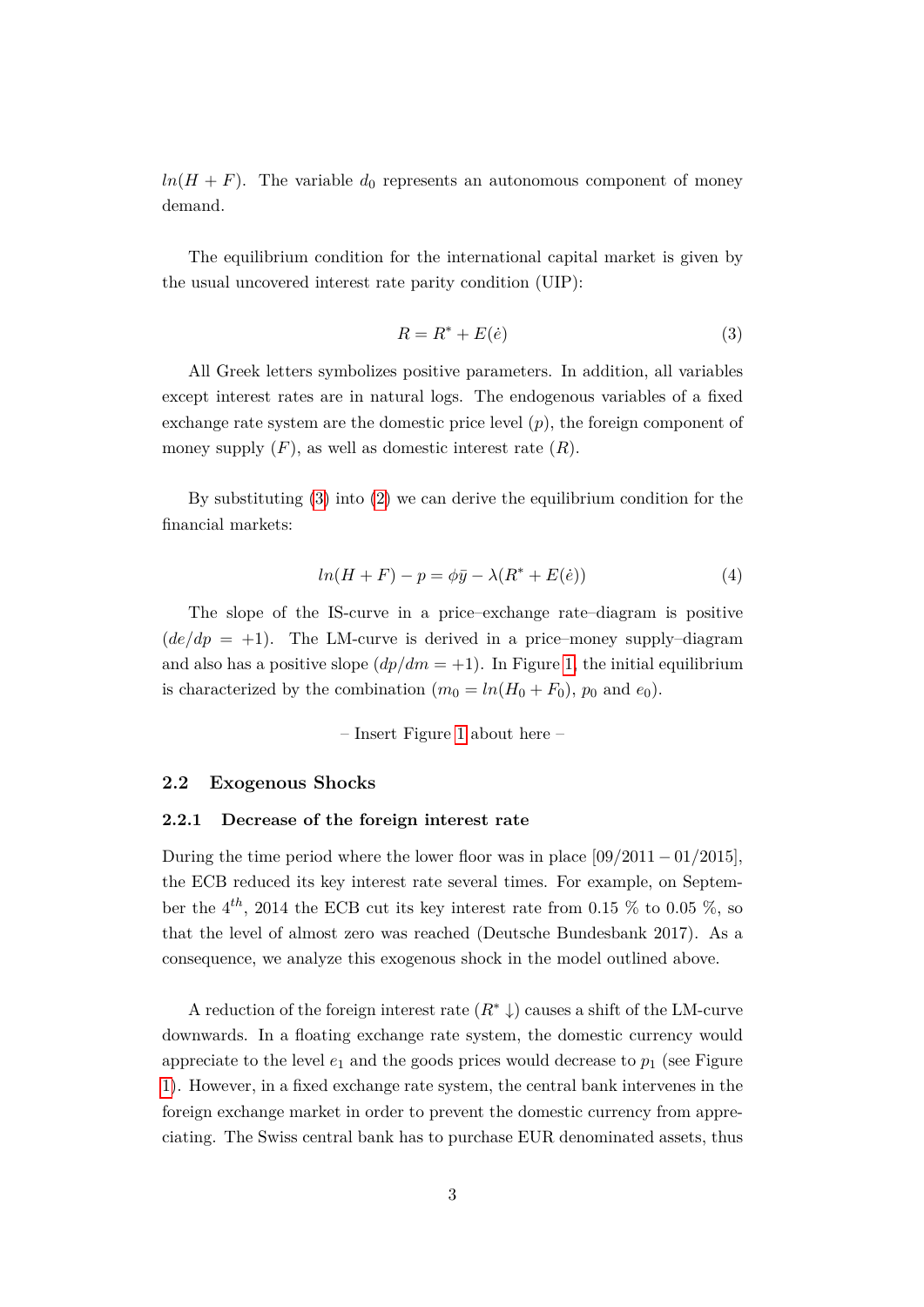the reserve component  $(F \uparrow)$  increases leading to a higher level of money supply. The new equilibrium is characterized by constant goods prices  $(p_0 = p_2)$  while the nominal exchange rate is also fixed at its initial level  $(e_2 = e_0^{fix})$ .

In this setting, the decrease of the European interest rate reduces the Swiss interest rate on a 1:1 basis  $(R^* \downarrow = R \downarrow)$ . Since the reduction of the domestic interest rate increases money demand, an increase in money supply closes the money market equilibrium condition. The goods market equilibrium condition is unaffected by a change in the foreign interest rate.

#### **2.2.2 Increase of the autonomous money demand component**

Another possible exogenous shock could be an increase of the autonomous component in money demand  $(d_0 \uparrow)$ . In the theoretical model outlined above, this shock would also lead to a downward shift of the LM-curve leading to appreciation pressure for the CHF. As a consequence, the SNB would have to defend the peg by buying EUR denominated assets which would result in an increase of the monetary base via the reserve component  $(F \uparrow)$ .

Reasons for an increase of the autonomous money demand component are for example uncertainty in other currency area. In May 2012 to July 2012, the problems within Eurozone escalated. Interest rates spreads for GIIPS<sup>[5](#page-6-0)</sup> countries increased to levels which were regarded to be unsustainable in the long run. This uncertainty led European investors to search for a *safe haven*, thereby increasing the demand for Swiss currency. The increase intervention of the SNB stopped in July 2012. One reason might be the famous speech,*"Whatever it takes"* of ECB president Mario Draghi.<sup>[6](#page-6-1)</sup> Afterwards, the pressure on the foreign exchange market decreased leading to only modest increases in the reserve component during the time period  $[08/2012 - 11/2014]$ .

#### **2.2.3 Appreciation expectations for the Swiss Franc**

The emergence of appreciation expectations for the Swiss currency  $(E[\dot{e}] \downarrow)$ represents another possible exogenous shock. It is a well known fact that fixed exchange rate systems can break up in case that the tensions become to large.

<span id="page-6-0"></span><sup>5</sup> Greece, Italy, Ireland, Portugal, and Spain.

<span id="page-6-1"></span><sup>6</sup> The speech was delivered during the *Global Investment Conference* in London on 26.07.2012. Literally Mario Draghi said: *"Within our mandate, the ECB is ready to do whatever it takes to preserve the euro. And believe me, it will be enough."* (ECB 2012).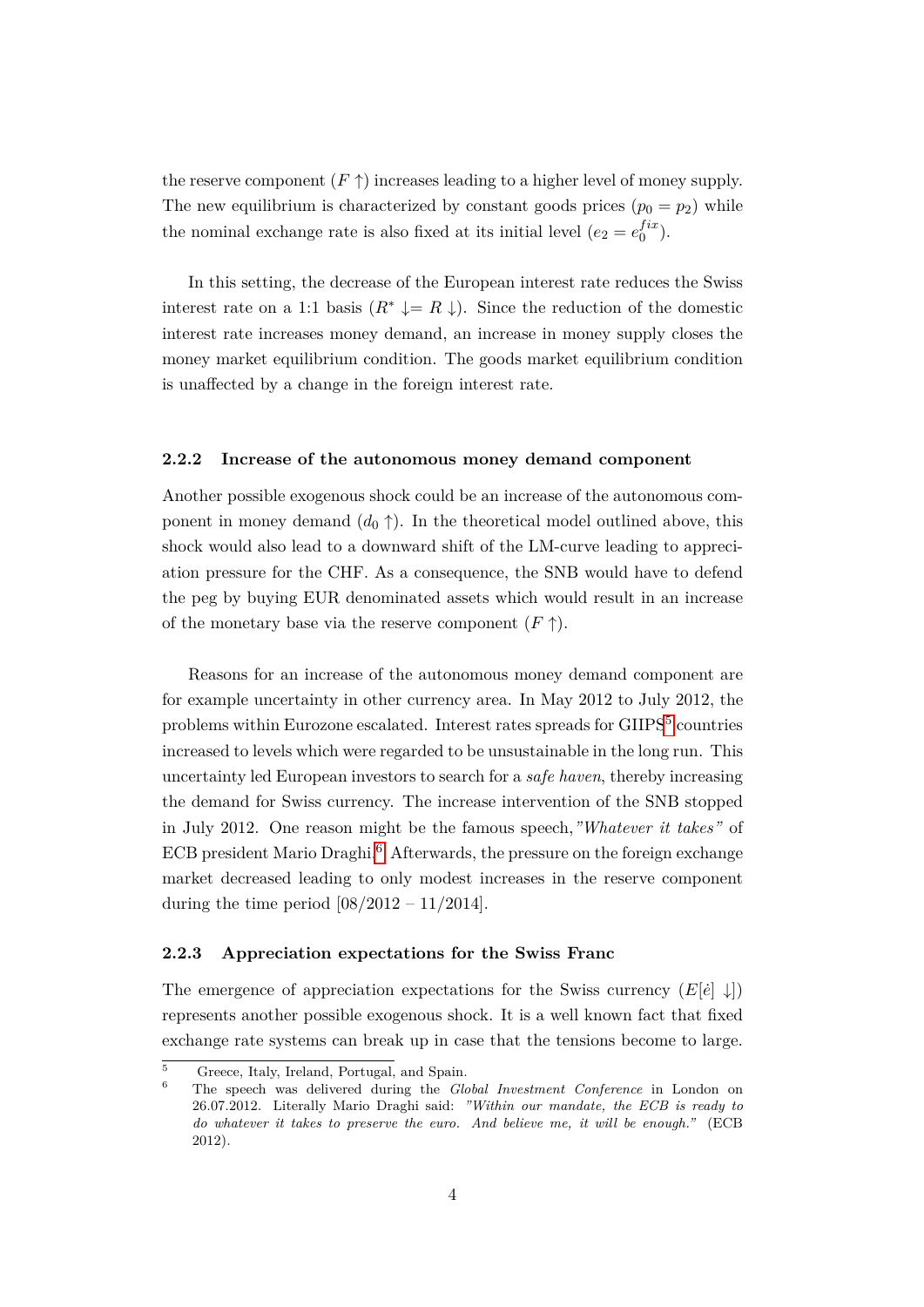Hence, one could ask the question whether the Swiss lower floor was regarded as a credible exchange rate system, which could enfold the so called *'honey-moon effect'* (Krugman 1991). Studer-Suter/Janssen (2014) argue in this direction and they find evidence that the Swiss franc lower floor helped to stabilize the Swiss currency. In the same direction, Mirkov et al. (2016) argue that the SNB's *verbal interventions*[7](#page-7-0) increased the credibility of the peg. They conclude that the markets did not anticipate the discontinuation of the lower floor for the CHF.

In contrast to this, Hertrich/Zimmermann (2015) emphasize that the credibility of the SNB in maintaining the peg was substantially lower than publicly claimed. They use EUR/CHF put options with strike prices below 1.20 EUR/CHF to estimate break-probabilities. They quantify that the breakprobabilities increased tremendously after August 2014 and reached levels of almost 50 %.

As a consequence, some financial actors might start to expect that the Swiss central bank will switch to a floating exchange rate system. Since this would result in an appreciation of the Swiss currency, appreciation expectations pop- $\text{up}(E(\dot{e}) = e_1 - e_0^{fix} < 0).$ 

Even mild appreciation expectations lead via the UIP-condition to a scenario, where the domestic interest rate has to be lowered below the level of the foreign interest rate (with  $E(\dot{e}) < 0 \Rightarrow R < R^*$ ). In the theoretical model outlined above, the appreciation expectations would lead to a further shift of the LM-curve downwards, which would lead to more SNB interventions and increases in money supply.

One important detail might even augment the conflict: In case that the foreign central bank lowers the interest rate to the level of zero  $(R^* = 0)$ , the domestic central bank has to – due to the prevailing appreciation expectations – implement a negative interest rate level (*R <* 0). The *'natural lower bound'* might limit the space for negative interest rate levels.

It seems to be that a negative interest rate comes along with some cost for an economy: To some extend central banks have no experience with respect to the potential consequences of a negative interest rate policy. For example,

<span id="page-7-0"></span> $\overline{7}$  Verbal interventions are announcements from a central bank to the public about its intended monetary policies.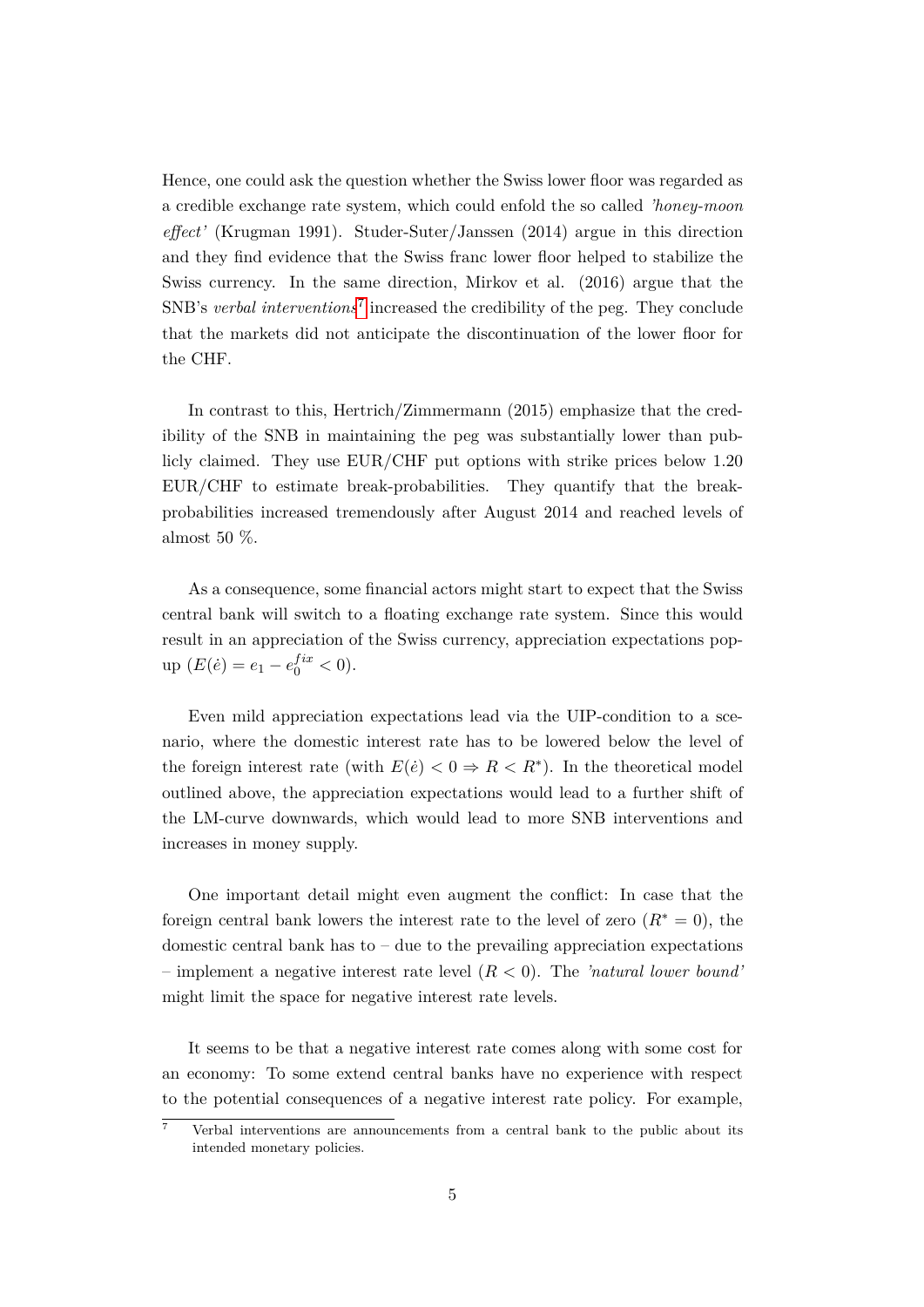it could lower the profitability of commercial banks which could augment the already existing problems within the commercial banking sector. Gros (2016) points out that negative interest rates also invalidate the *'business model'* of central banks. In normal times, central banks issue zero-interest bearing cash as liabilities and earn a return on their assets. When interest rates get negative, seigniorage might also become negative.

### **3 Empirical evidence**

#### **3.1 Fx-reserves development**

As shown in the previous chapter, all three exogenous shocks lead to an increase in domestic money demand. As a consequence, the central bank has to intervene in the foreign exchange market which increases the foreign component of the money supply. Hence, the domestic central bank has to accumulate foreign assets – denominated in *foreign* currency. The fx-reserves development of the SNB is displayed in Figure [2.](#page-18-0)

– Insert Figure [2](#page-18-0) about here –

As already explained, the intervention volume was relatively low after July 2012. However, suddenly the intervention activity increased again in December 2014. Reasons for this are fundamental changes in the monetary policy within major currency areas.

- Due to the Russian-Ukrainian crisis, the ruble weakened and thus led to more uncertainty (Bernholz 2015, p. 4).
- Since the growing trend that an exit of the US expansionary monetary policy was more likely, the euro has depreciated against the US dollar. (Landmann 2015, p. 14).
- The forthcoming elections in Greece enhanced the risk of a so-called *'Grexit'*. A possible Greek exit from the Eurozone generated even more uncertainty on financial markets (Baake et al. 2016, p. 18).
- The uncertainty increased even more, when the ECB has lowered its deposit rate in negative territory, in June 2014. Furthermore, in consequence of the deflation risk within the Eurozone, the president of the ECB – Mario Draghi – announced another purchasing program, the so called *'quantitative easing'*, which would lead to an even more expansionary monetary policy. In addition, one day before leaving the minimum exchange rate,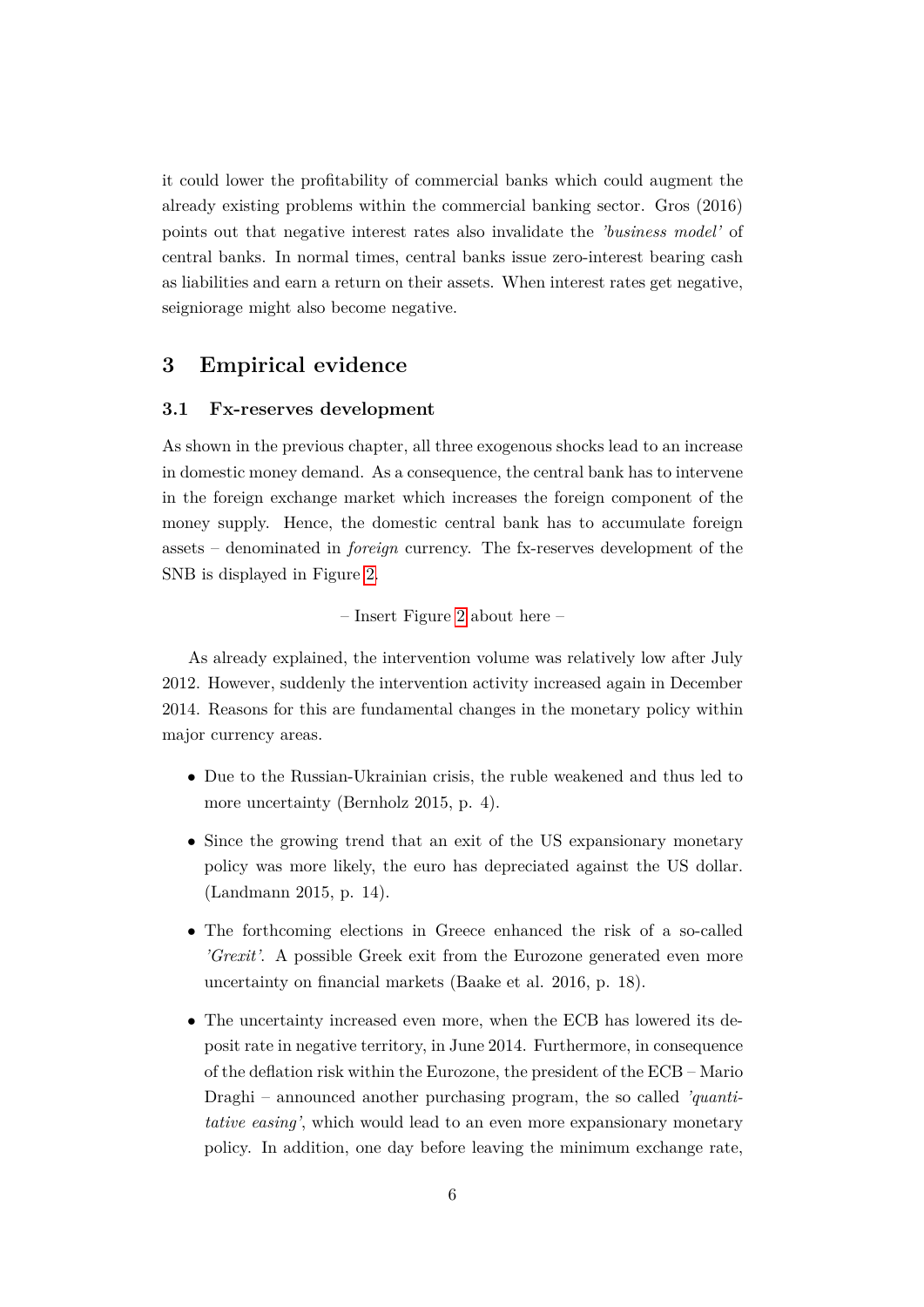the ECB expansionary OMT program was considered as in line with law, according to an Advocate General (Baake et al. 2016, p.  $18 - 19$ ).

All these facts increased uncertainty and appreciation pressure and might led to increased autonomous component of money demand. In consequence of these tensions, the market participants expected an appreciation. Furthermore, on November the  $30<sup>th</sup>$ , 2014 the Swiss also held a gold referendum, which increased the appreciation pressure even more. The referendum was rejected, however the appreciation pressure still remained (SNB 2014).

The counter entry of increasing currency reserves are a rise of the monetary base, thus SNB's total balance sheet becomes longer. During the financial crisis all major central banks increased their balance sheets tremendously as it can be seen in Figure [3.](#page-19-0) In Q1/2015 this ratio took values around 20  $\%$  – 40  $\%$  for the most industrialized countries. However, this ratio took a value of more than 80 % for Switzerland. Hence, this development was very severe for the Swiss case.

– Insert Figure [3](#page-19-0) about here –

This created an enormous risk in the balance sheet of the SNB: In case that the SNB would be forced to terminate the lower floor, the appreciation of the CHF would lead to enormous losses. The equity of the SNB could even become negative.[8](#page-9-0) To some extend the SNB tried to diversify the risk, buying not only EUR denominated assets but also USD denominated assets and to a smaller extend even assets denominated in GBP, YEN and other currencies (Figure [2\)](#page-18-0).

To sum up, the SNB faced the following trade-off:

- Should the central bank terminates the peg right now and accept a loss of a seize which is still manageable or
- should the central bank risks that it has to intervene even further, with no guarantee that it will succeed in reducing or eliminating the appreciation pressure.

The president of the Swiss bank UBS – Axel Weber – explained in a discussion round in January 2015 the following saying in the German language,

<span id="page-9-0"></span><sup>8</sup> The chairman of the SNB Governing Board – Thomas Jordan – elaborated on this issue already in 2011. He stessed that SNB's ability to act is not limeted by negative equity, at least in short and medium term. There is, however, in a long run a risk of a loss of credibility against the SNB.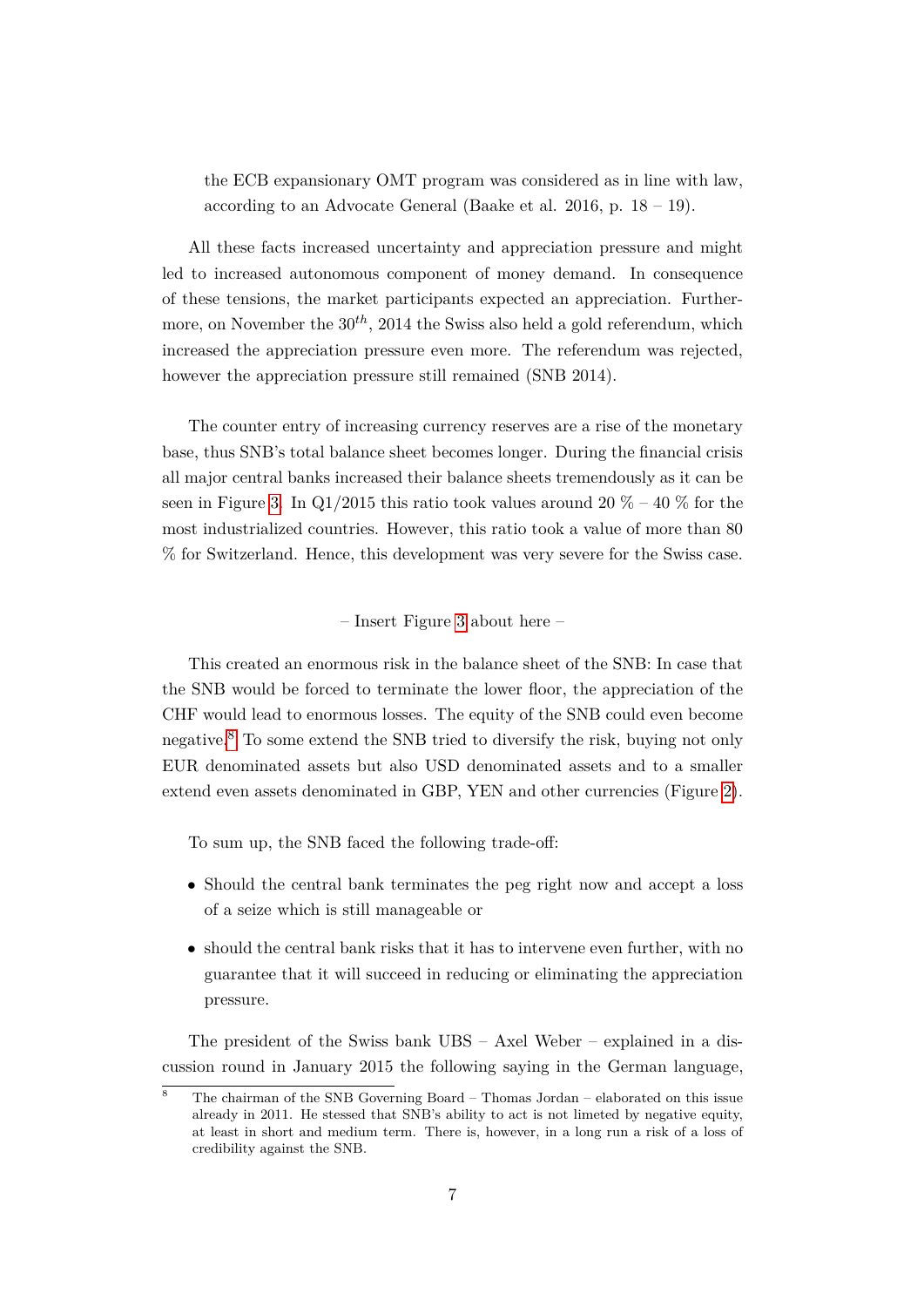which goes as follows: *"Besser ein Ende mit Schrecken als ein Schrecken ohne Ende (Better an end with terror than terror without an end!)"* (N.N. 2015). The SNB opted for a situation which was still under control.

#### **3.2 Interest rate development**

As already mentioned, a country which gets under appreciations pressure has not only the option of foreign exchange market interventions, but also the option to decrease the domestic interest rate.

#### – Insert Figure [4](#page-20-0) about here –

An examination of Figure [4](#page-20-0) reveals the following developments: The ECB decreased its key interest rate during the time period 2011 – 2014 several times. While in the beginning of 2011, the interest rate was at a level of 1.5%, in the end of 2014 the interest rate was at a level of 0.05 %. In contrast to this, the SNB kept its lower and upper floor constant during almost the whole period where the peg was in place.<sup>[9](#page-10-0)</sup>

This interest rate development is in sharp contrast to the theoretical model outlined above. The theoretical model suggests that a decrease of the foreign interest rate has to be matched by the Swiss central bank on a 1:1 basis.

While during the time period  $[09/2011 - 05/2014]$ , the European interest rate was larger than the Swiss interest rate  $R^* > R$ , this relationship changed in 06/2014 when the ECB lowered its key interest rate below the SNB upper bound. In September 2014, the ECB decreased its key interest rate even further to the level of 0.05%. Thus the spread  $(R - R^*)$  became even positive. A positive spread  $(R > R^*)$  combined with appreciation expectations of the domestic currency leads to even more capital imports. This can not be sustainable for a long time period.

It becomes very clear, that the Swiss central bank did not used both instruments to defend the peg. The SNB only used central bank intervention and relied on this instrument to a very high degree. However, the SNB refused to mimic the interest rate decisions of the ECB to keep the interest rate spread at a constant level.

<span id="page-10-0"></span><sup>&</sup>lt;sup>9</sup> The *Lower Bound* was decreased from 0 % to the level of −0.75 % on December the 18<sup>th</sup>, 2014. The *Upper Bound* was reduced to the level of −0*.*25% on January the 15*th*, 2015.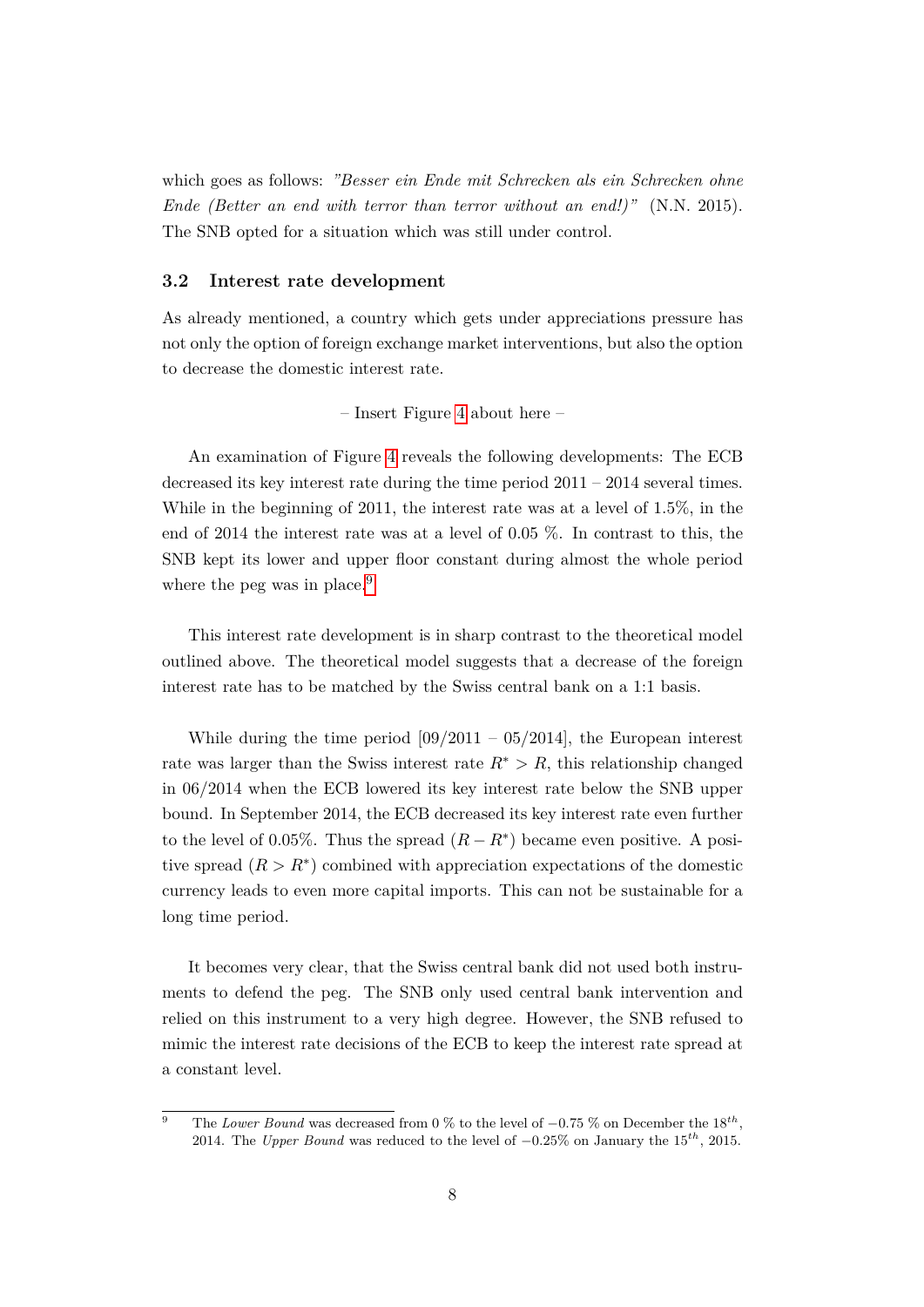#### **3.3 Experience since the abolishment of the peg**

According to the impossible trinity, a country can not have a fixed exchange rate, independent monetary policy and complete capital mobility at the same time. Therefore, a switch from a fixed to a floating exchange rate system should increase the space for an independent monetary policy of the SNB.

In contrast to this, we can still observe that after the break-up the SNB is intervening more heavily and is accumulating foreign reserves to a much larger extend as, for example, in the beginning of 2014 – when the fixed exchange rate regime was still in place (see Figure [2\)](#page-18-0). As a consequence, the SNB has not received or – is not using – its full independence with respect to monetary policy.

However, the case that countries still manage their *'floating'* currencies via central bank interventions is a well known fact from the *'fear of float'* or *'fear of appreciation'* literature (Calvo/Reinhart 2002, Levy-Yeyati et al. 2013).[10](#page-11-0) The Swiss experience after the abolishment of the lower floor can be regarded as another example for the fear of appreciation.

### **4 Conclusion**

In the title of the paper, we raise the question of *'who put the holes in the Swiss cheese'.* Hence, we ask what kind of shocks caused the breakdown of the *'lower bound'* arranged by the SNB. In the theoretical model, we argue that three kinds of shocks played a role:

- 1. Exogenous shocks which caused increases in the autonomous component of Swiss money demand,
- 2. the reduction of the interest rate within the Eurozone, as well as
- 3. appreciation expectations for the Swiss franc.

All three shocks lead to an increase in money demand, causing also changes in money supply via central bank intervention in the foreign exchange market.

Under the assumption of complete capital mobility, decreases of the foreign interest rate as well as appreciation expectations for the domestic currency have

<span id="page-11-0"></span><sup>10</sup> Also in earlier time periods, the SNB has not adopted a *pure* free float. The SNB also tried to manage the foreign exchange rate development by central bank intervention. See, for example, the following literature: Pierdzioch/Stadtmann (2004), Frenkel/Pierdzioch/ Stadtmann (2004), Fischer/Zurlinden (1999), Fischer/Zurlinden (2004).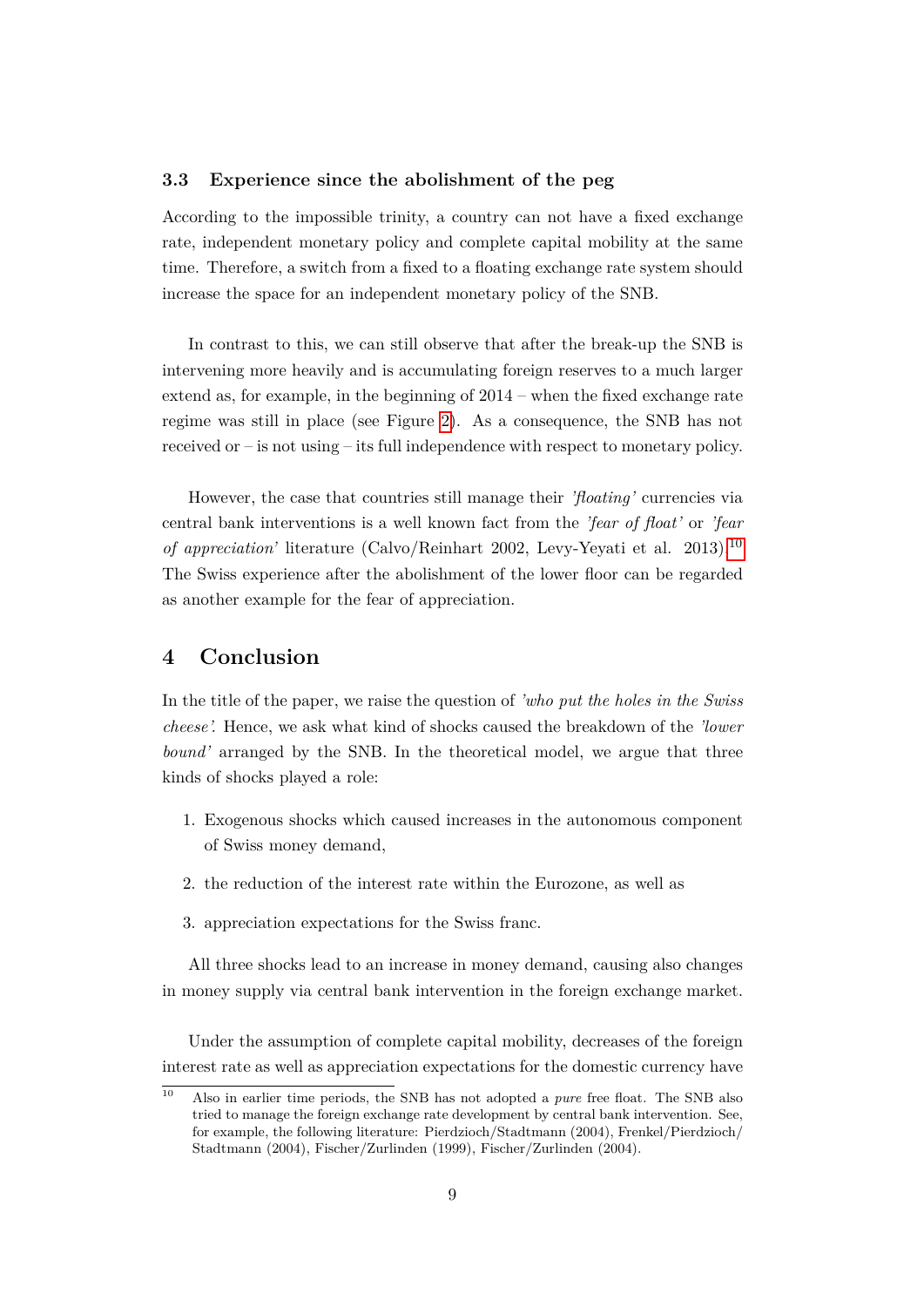to be matched by decreases of the domestic interest rate. Since the Swiss interest rate was already at the *'zero lower bound'*, the SNB relied solely on central bank intervention. The SNB did not lower its upper bound interest rate into the negative range during the time of the peg.

The interest spread  $(R - R^*)$  became even positive, in September 2014. The positive spread combined with appreciation expectations led to more capital imports, which caused to higher appreciation pressure. In consequence, the SNB intervened in foreign exchange market, which induced to an increased balance sheet of the size of more than 80 % of Swiss GDP. Finally, the SNB opted to abandon the peg on January the 15*th*, 2015.

Hence, it becomes clear that the SNB was – to some extend – reluctant to defend the peg *"whatever it takes"*. By giving up the peg, the SNB did not regain its full monetary independence. The accumulation of reserves after January 2015 is a clear sign of *the fear of appreciation*.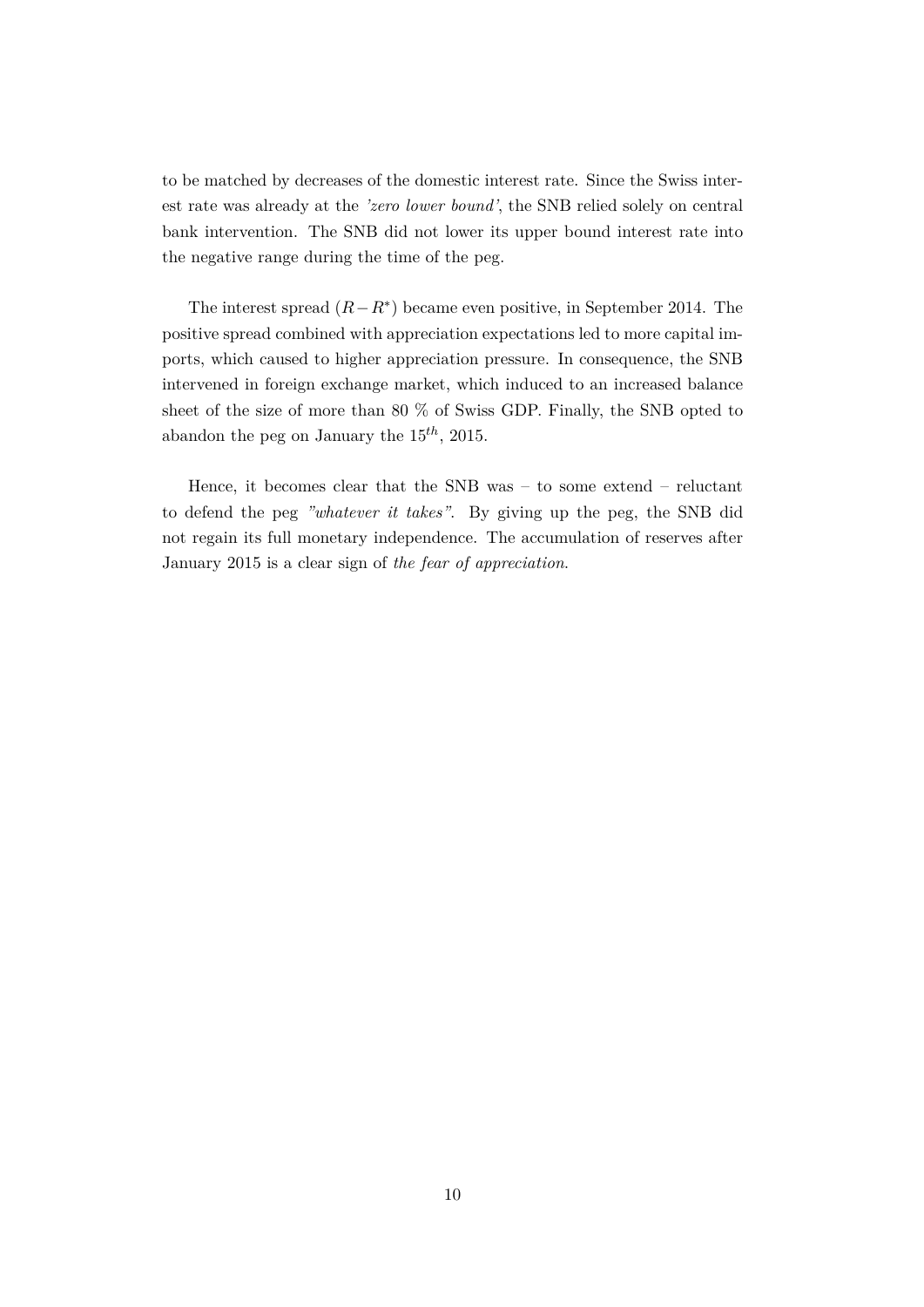## **References**

- Amador, M., Bianchi, J., Bocola, L., and Perri, F. (2016): Reverse Speculative Attacks, in: Journal of Economic Dynamics and Control, 72, 125 – 137.
- Baake, E., Hüning, H., Straubhaar, T., and Vöpel (2016): Die Zukunft des Schweizer Franken: Zwischen Unabhängigkeit und autonomen Nachvollzug, HWWI Policy Paper 97, Hamburg Institute of International Economics (HWWI).
- Baltensperger, E. and Kugler, P. (2016): The Historical Origins of the Safe Haven Status of the Swiss Franc, in: Aussenwirtschaft,  $67(2)$ ,  $1 - 30$ .
- Bank of Japan (2017): Balance Sheets of the Bank of Japan and Financial Institutions, available on: [http://www.stat-search.boj.or.jp/index\\_](http://www.stat-search.boj.or.jp/index_en.html) [en.html](http://www.stat-search.boj.or.jp/index_en.html), last access on: 2017/02/22.
- Bernholz, P. (2015): Der "Franken-Schock": Die Freigabe des Schweizer Franken – wer gewinnt und wer verliert?, in: Bernholz, P., Baltensperger, E., Iselin, D., Landmann, O., and Minsch, R.  $(2015)$ : ifo Schnelldienst,  $68(5)$ ,  $3 -$ 19.
- Calvo, G. and Reinhart, C. (2002): Fear of Floating, in: The Quarterly Journal of Economics,  $117(2)$ ,  $379 - 408$ .
- Copeland, L. (2014): Exchange Rates and International Finance, Pearson Education Limited, (6th ed.).
- Corsetti, G., Pesenti, P., and Roubini, N. (1999): What Caused the Asian Currency and Financial Crisis? Part I: A Macroeconomic Overview, in: Japan and the World Economy,  $11(3)$ ,  $305 - 373$ .
- Deutsche Bundesbank (2017): Monetary Developments and Interest Rates, available on: [www.bundesbank.de/Navigation/EN/Statistics/Euro\\_ar](www.bundesbank.de/Navigation/EN/Statistics/Euro_area_aggregates/Monetary_aggregates/Tables/tabellen.html?https=1)ea\_ [aggregates/Monetary\\_aggregates/Tables/tabellen.html?https=1](www.bundesbank.de/Navigation/EN/Statistics/Euro_area_aggregates/Monetary_aggregates/Tables/tabellen.html?https=1), last access on: 2017/02/22.
- European Central Bank (2012): Verbatim of the remarks made by Mario Draghi, 2012/07/26, available on: [www.ecb.europa.eu/press/key/date/](www.ecb.europa.eu/press/key/date/2012/html/sp120726.en.html) [2012/html/sp120726.en.html](www.ecb.europa.eu/press/key/date/2012/html/sp120726.en.html), last access on: 2017/02/22.
- European Central Bank (2017): The Balance Sheets of Monetary Financial Institutions (MFIs), available on: [https://www.ecb.europa.eu/stats/](https://www.ecb.europa.eu/stats/money_credit_banking/mfi_balance_sheets/html/index.en.html)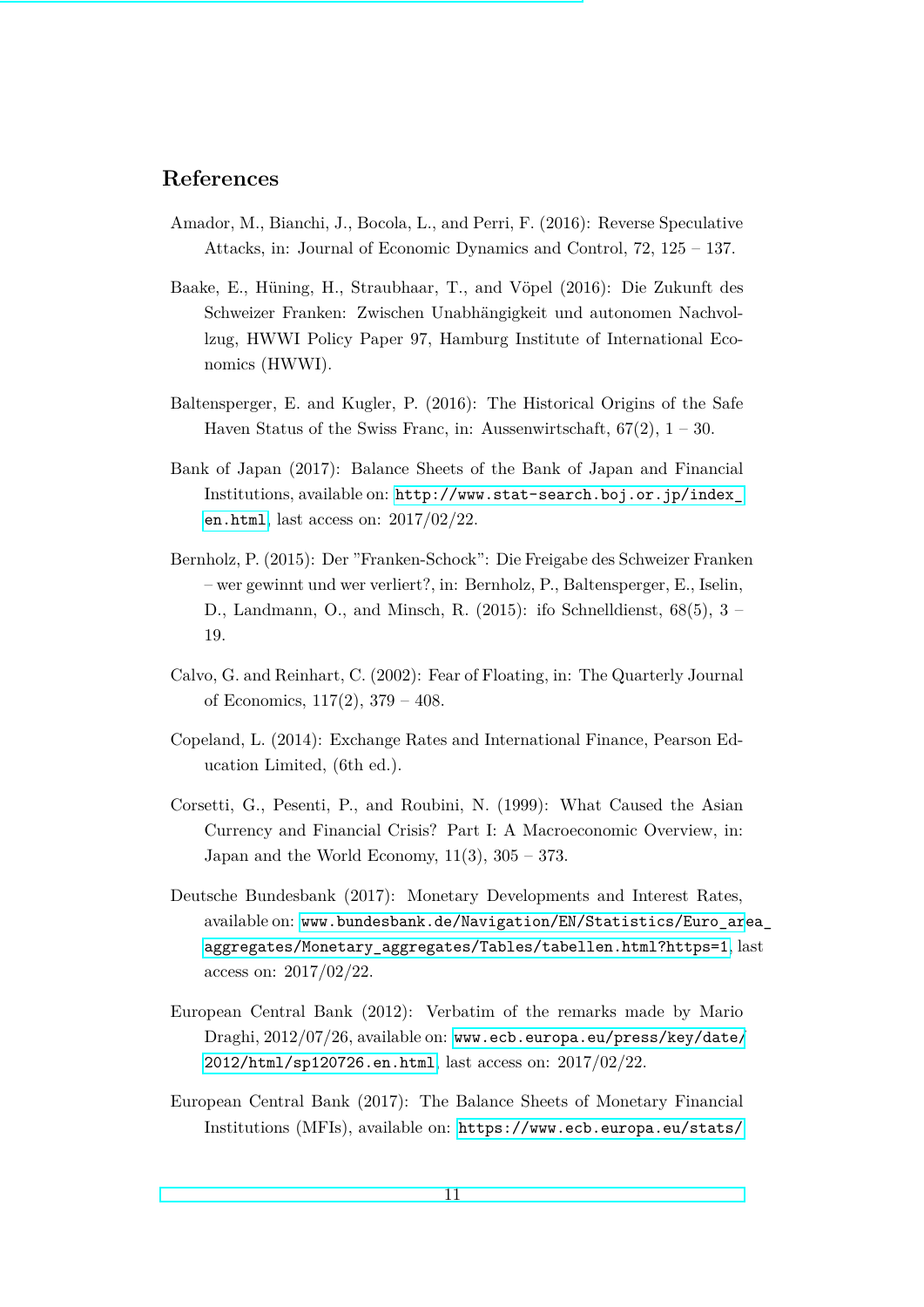[money\\_credit\\_banking/mfi\\_balance\\_sheets/html/index.en.html](https://www.ecb.europa.eu/stats/money_credit_banking/mfi_balance_sheets/html/index.en.html), last access on: 2017/02/22.

- Eurostat(2017): Quarterly National Accounts, European Commission, available on: [http://ec.europa.eu/eurostat/web/national-accounts/dat](http://ec.europa.eu/eurostat/web/national-accounts/data/database)a/ [database](http://ec.europa.eu/eurostat/web/national-accounts/data/database), last access on: 2017/02/22.
- Federal Reserve Bank of St. Louis (2017): Monetary Data, available on: <https://fred.stlouisfed.org>, last access on: 2017/02/22.
- Fischer, A. M. and Zurlinden, M. (1999): Exchange Rate Effects of Central Bank Interventions: An Analysis of Transaction Prices, in: The Economic Journal, 109(458), 662 – 676.
- Fischer, A. M. and Zurlinden, M. (2004): Are Interventions Self Exciting?, in: Open Economies Review, 15(3), 223 – 237.
- Frenkel, M., Pierdzioch, C., and Stadtmann, G. (2004): Modeling the Intensity of Foreign Exchange Intervention Activity, in: Economics Letters, 85(3),  $347 - 351.$
- Gärtner and M., Lutz, M. (2009): Makroökonomik flexibler und fester Wechselkurse, Springer, (4th ed.).
- Glick, R. and Hutchison, M. (2011): Currency Crisis, Working Paper Series 2011 – 22, Federal Reserve Bank of San Francisco.
- Gros, D. (2016): Negative Rates and Seigniorage Turning the Central Bank Business Model upside down? The Special Case of the ECB, CEPS Policy Brief 344, VoxEU.
- Hertrich, M. and Zimmermann, H. (2015): On the Credibility of the Euro/Swiss Franc Floor: A Financial Market Perspective, last revision: 2015/03/10, available on: <http://ssrn.com/abstract=2290997>, last access on: 2017/02/23.
- Jeanne, O. (2000): Currency Crisis: A Perspective on Recent Theoretical Developments, Special Papers in International Economics 20, Special Papers in International Economics.
- Jordan, T. (2011): Braucht die Schweizerische Nationalbank Eigenkapital? Statistisch-Volkswirtschaftliche Gesellschaft Basel, 2011/09/28.
- Krugman, P. R. (1979): A Model of Balance-of-Payments Crisis, in: Journal of Money, Credit and Banking, 11 (3), 311 – 325.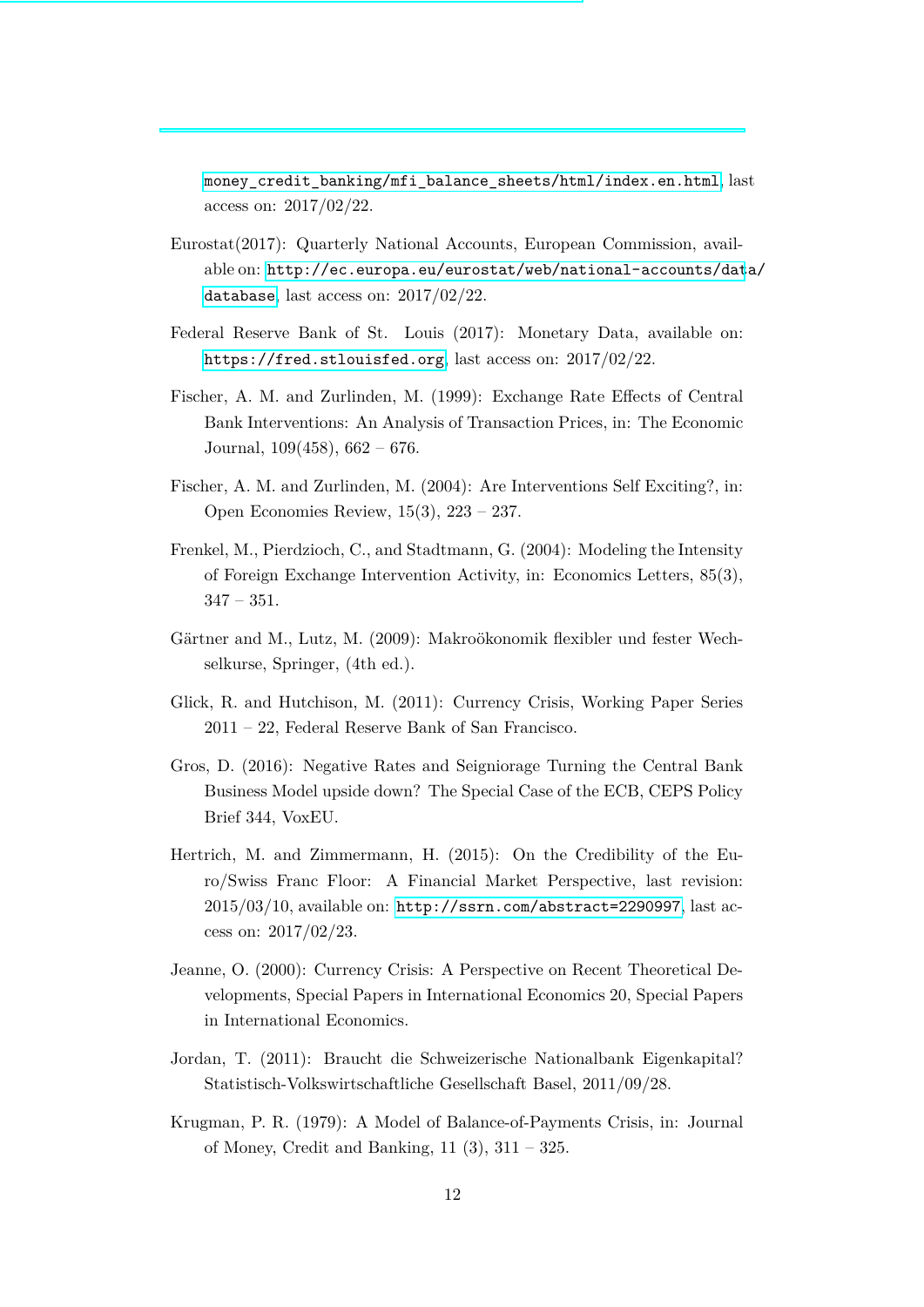- Krugman, P. R. (1991): Target Zones and Exchange Rate Dynamics, in: The Quarterly Journal of Economics, 106(3), 669 – 682.
- Landmann, O. (2015): Der "Franken-Schock": Die Freigabe des Schweizer Franken – wer gewinnt und wer verliert?, in: Bernholz, P., Baltensperger, E., Iselin, D., Landmann, O., and Minsch, R. (2015): ifo Schnelldienst, 68(5), 3 – 19.
- Levy-Yeyati, E., Sturzenegger, F., and Gluzmann, P. (2013): Fear of Appreciation, in: Journal of Development Economics,  $101(1)$ ,  $233 - 247$ .
- McKinnon, R. and Pill, H. (1996): Credible Liberalizations and International Capital Flows: The 'Overborrowing Syndrome', in: Financial Deregulation and Integration in East Asia, NBER-EASE, 5, 7 – 50 .
- Mirkov, N., Pozdeev, I., and Söderlind, P. (2016): Toward Removal of the Swiss Franc Cap: Market Expectations and Verbal Interventions, SNB Working Papers 2016 – 10, Swiss National Bank.
- N.N. (2015): UBS-Präsident stärkt Notenbank den Rücken, in: Handelsblatt, 2015/01/21, available on: [http://www.handelsblatt.com/politik/konj](http://www.handelsblatt.com /politik/konjunktur/axel-weber-ubs-praesident-staerkt-notenbank-den-ruecken/11260766.html)unktur/ [axel-weber-ubs-praesident-staerkt-notenbank-den-ruecken/11260](http://www.handelsblatt.com /politik/konjunktur/axel-weber-ubs-praesident-staerkt-notenbank-den-ruecken/11260766.html)766. [html](http://www.handelsblatt.com /politik/konjunktur/axel-weber-ubs-praesident-staerkt-notenbank-den-ruecken/11260766.html), last acess on: 2017/02/22.
- Obstfeld, M. (1986): Rational and Self-Fulfilling Balance-of-Payments Crises, in: The American Economic Review,  $76(1)$ ,  $72 - 81$ .
- OECD (2017): Gross Domestic Product, available on: [https://data.oecd.](https://data.oecd.org) [org](https://data.oecd.org), last access on: 2017/02/22.
- Pierdzioch, C. and Stadtmann, G. (2004): The Effectiveness of the Interventions of the Swiss National Bank – An Event-Study Analysis, in: Swiss Journal of Economics and Statistics,  $140(2)$ ,  $229 - 244$ .
- Studer-Suter, R. and Janssen, A. (2014): The Swiss Franc's Honeymoon, Working Paper University of Zürich 170, Department of Economics.
- Swiss National Bank (2011): Swiss National Bank sets minimum exchange rate at CHF 1.20 per euro , 2011/09/06, available on: [www.snb.ch/](www.snb.ch/en/ifor/media/id/media_releases?dsrp_4474c485.page=10) [en/ifor/media/id/media\\_releases?dsrp\\_4474c485.page=10](www.snb.ch/en/ifor/media/id/media_releases?dsrp_4474c485.page=10), last access on: 2017/02/22.
- Swiss National Bank (2014): Gold Initiative, available on: [www.snb.ch/en/](www.snb.ch/en/ifor/media/dossiers/id/media_dossiers_gold) [ifor/media/dossiers/id/media\\_dossiers\\_gold](www.snb.ch/en/ifor/media/dossiers/id/media_dossiers_gold), last access on: 2017/02/22.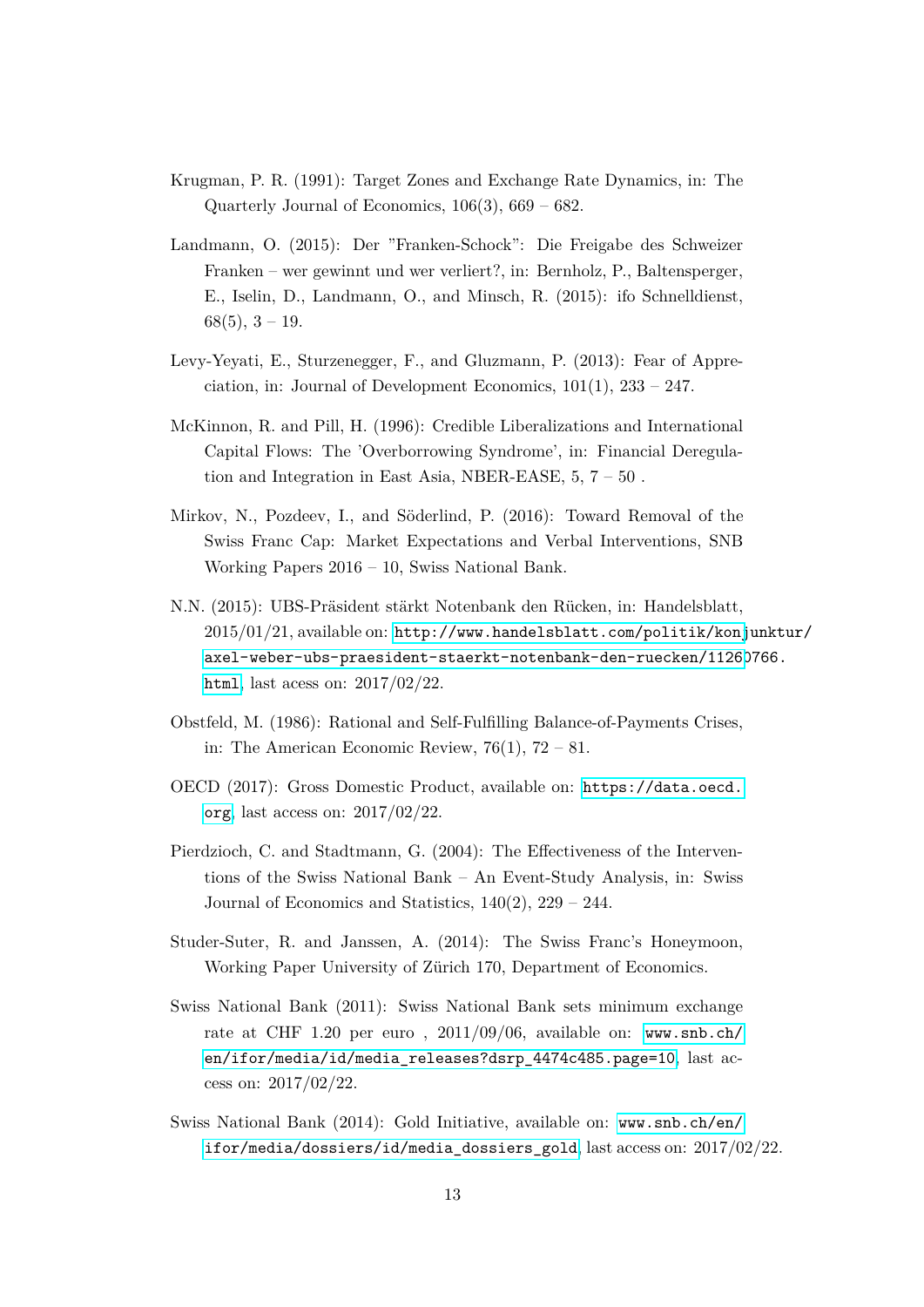- Swiss National Bank (2015): Swiss National Bank discontinues minimum exchange rate and lowers interest rate to -0.75%, 2015/01/15, available on: [http://www.snb.ch/en/ifor/media/id/media\\_releases?dsrp\\_4474c4](http://www.snb.ch/en/ifor/media/id/media_releases?dsrp_4474c485.page=4)85. [page=4](http://www.snb.ch/en/ifor/media/id/media_releases?dsrp_4474c485.page=4), last access on: 2017/02/22.
- Swiss National Bank (2017): Data Portal, available on: [https://data.snb.](https://data.snb.ch/de/topics/snb#!/doc/explanations_snb#top) [ch/de/topics/snb#!/doc/explanations\\_snb#top](https://data.snb.ch/de/topics/snb#!/doc/explanations_snb#top), last access on: 2017/02/22.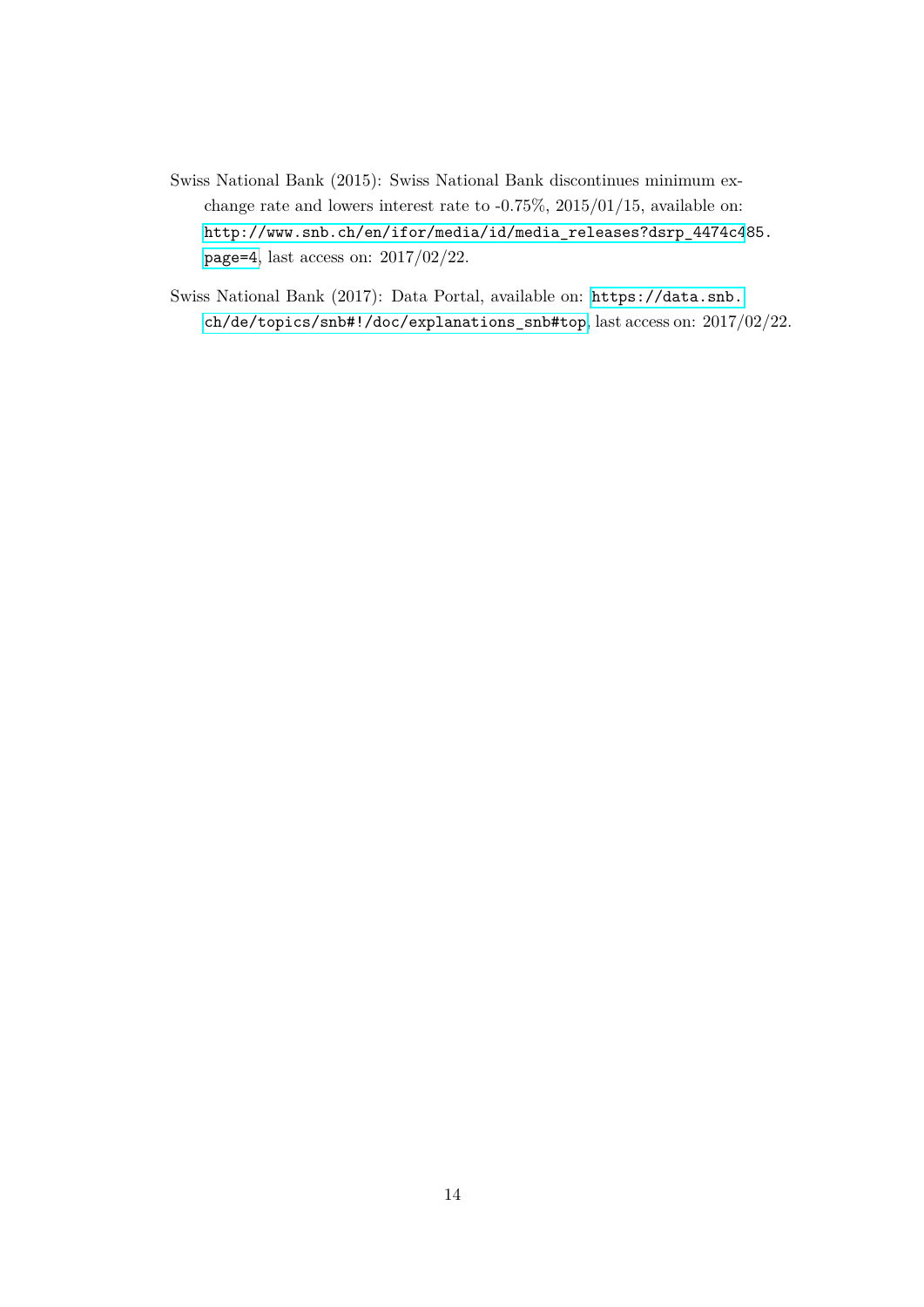<span id="page-17-0"></span>Figure 1: Exogenous Shock: Decrease of the foreign interest rate



**Note:** In a floating exchange rate system a decrease of foreign interest rate would lead to no central bank intervention  $m_0 = m_1$ , lower goods prices  $p_1 < p_0$  and an appreciation of the domestic currency  $e_1 < e_0$ .

In a fixed exchange rate system, the nominal exchange rate is fixed to  $e_2 = e_0^{fix}$ , goods prices do not react  $p_0 = p_2$ , but central bank interventions lead to a monetary expansion via the foreign reserve component  $m_2 = \ln(H_0 + F_2) > m_0 = \ln(H_0 + F_0)$ .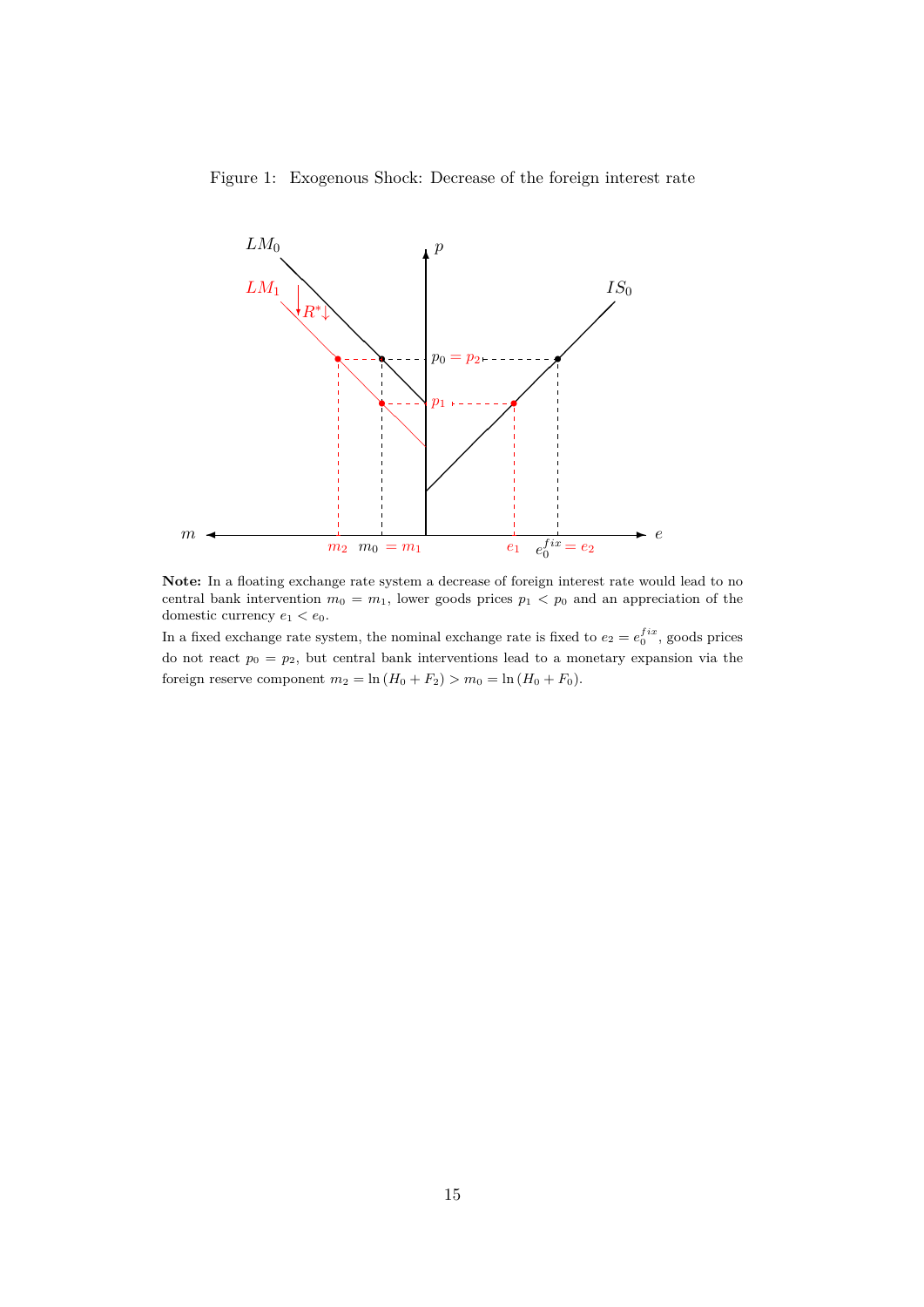<span id="page-18-0"></span>

Figure 2: Development of Foreign Currency Reserves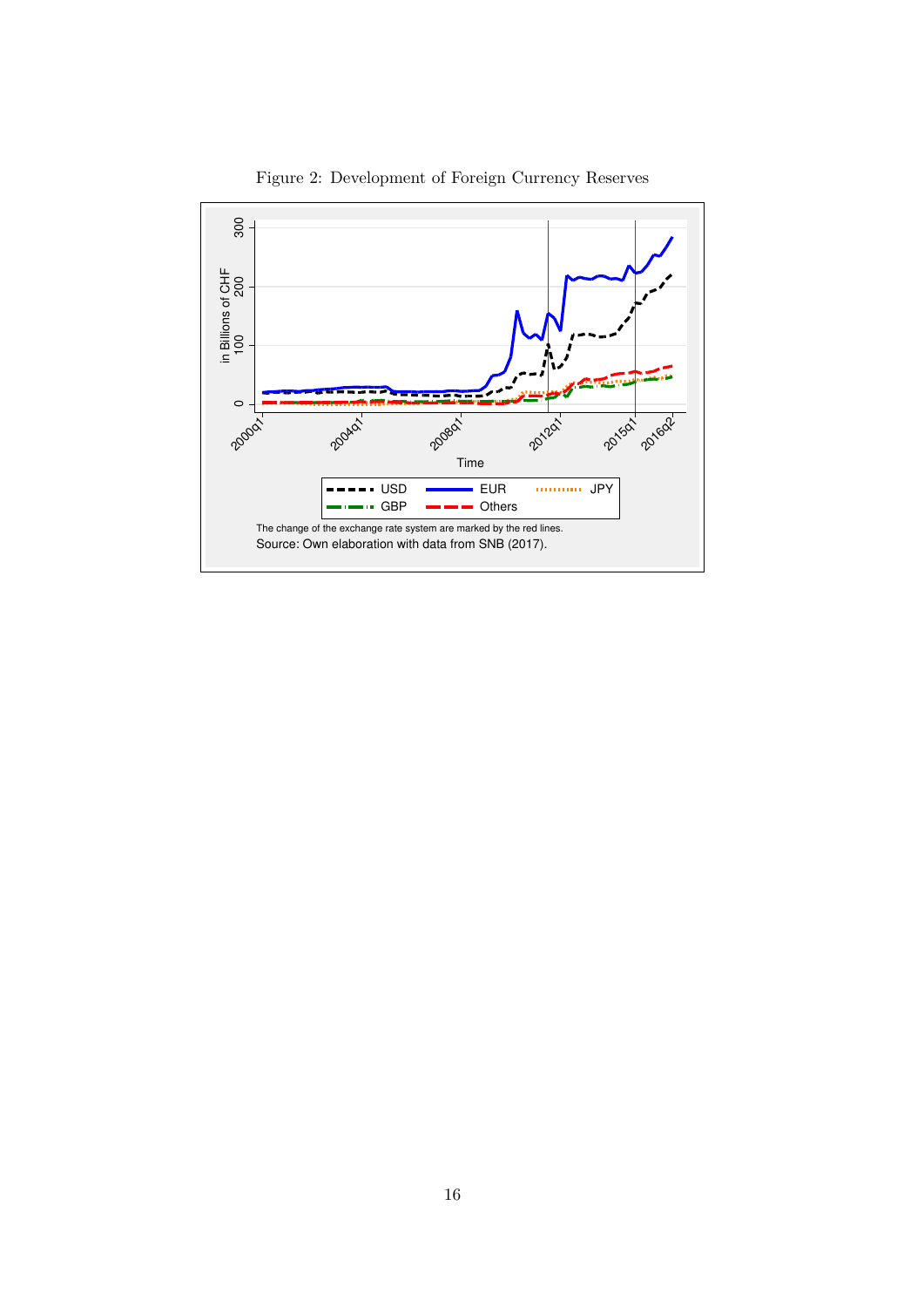<span id="page-19-0"></span>

Figure 3: Comparison Balance Sheet of Major Currency Areas